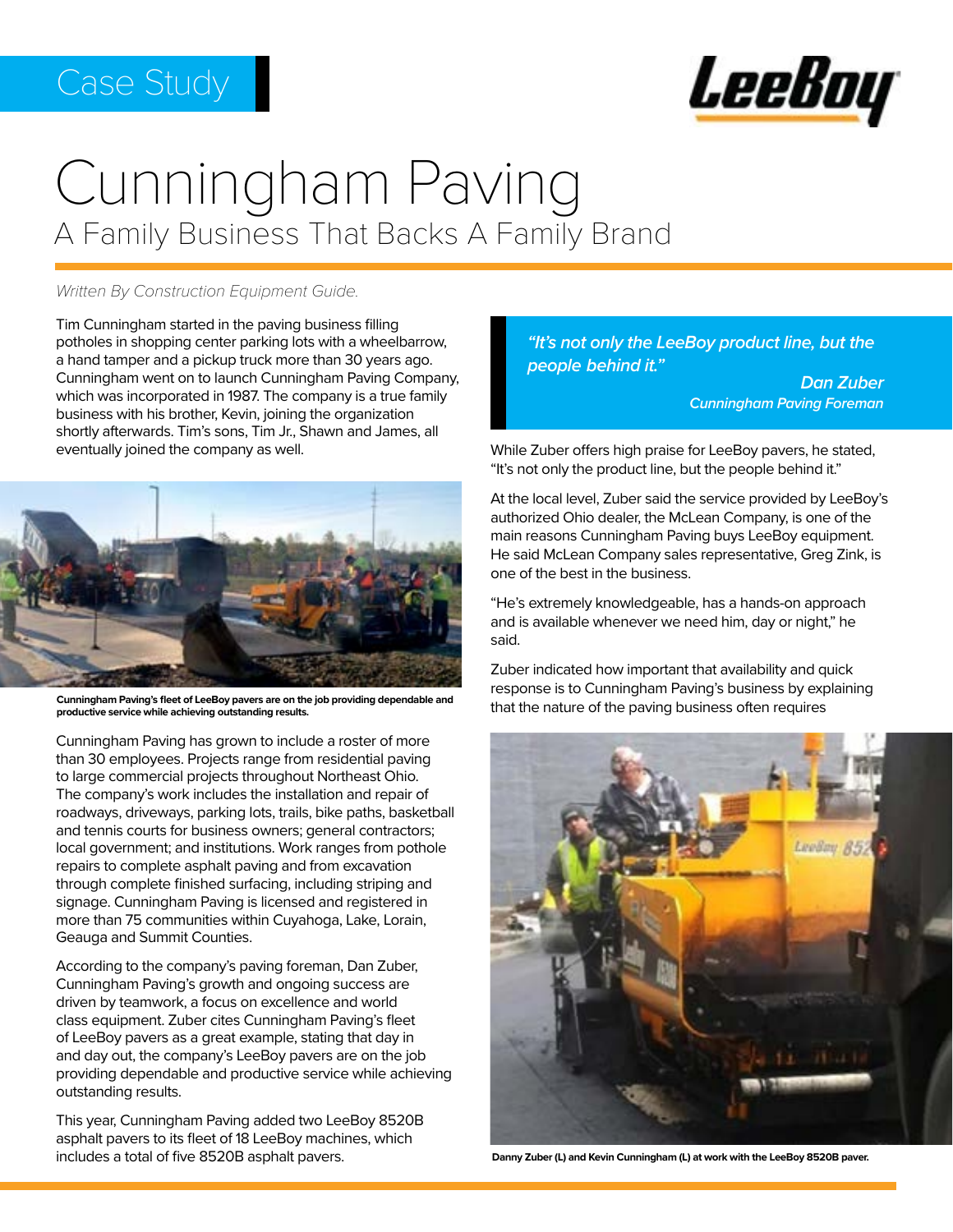### Case Study





**Cunningham Paving's work includes the installation and repair of roadways, driveways, parking lots, trails, bike paths, basketball and tennis courts.**

maintaining tight performance schedules and work that frequently extends beyond standard business hours. He adds that, in terms of service, the McLean Company also has proven to be Cunningham Paving's most responsive equipment dealer.

"They don't believe in long lead times for parts and service, if we need something, they're on it immediately to take care of any issues that arise," said Zuber.

Zink has been calling on Cunningham Paving for more than 20 years and has witnessed the company grow exponentially. He values the relationships he's developed with everyone at Cunningham Paving.

"As one of the largest commercial paving operations in Ohio, the company's peers look up to Cunningham Paving as an industry leader," said Zink. "Tim Cunningham's word is his bond. Tim's hobby is work, he has a passion for paving that influences and is shared by everyone within the organization."

He's also found that Zuber brings an exceptionally high level of enthusiasm and a strong work ethic to his job. Throughout Zuber's decade-long tenure with Cunningham Paving, he's not only worked closely with representatives from the McLean Company, he's also maintained close contact with individuals at LeeBoy, including Tony Wight, territory manager.



**As one of the largest commercial paving operations in Ohio, the company's peers look up to Cunningham Paving as an industry leader.** 

"Wight is extremely accessible and eager to assist, whether it's to help problem solve an issue with a given machine's operations or in hearing recommendations about potential design enhancements," said Zuber.

Zuber recently joined the McLean Company's Greg Zink along with Tim Jr. and Kevin Cunningham for a factory tour of LeeBoy's manufacturing facility in Lincolnton, N.C. The group was impressed with the operation and Zuber claims his opinions about LeeBoy and the equipment they manufacture were confirmed by what he saw at the factory.

During the tour he had the opportunity to get a close-up review of LeeBoy's new 8530 heavy-commercial asphalt paver. According to Zuber, the 8530 incorporates many new design features that directly address everything the commercial paver could ask for. He feels that LeeBoy's Research and Development team went above and beyond with the new 8530, saying that the machine is built to last and its features and capabilities put it in an extremely favorable position when matched up against its competitors.



**The crew of Cunningham Paving uses the LeeBoy paver to put down a nice mat.**

Zuber was enthusiastic about the new LeeBoy 8530 heavycommercial paver citing the following features:

- More horsepower the 8530 is powered by a 125 hp (93 kw) Kubota Tier 4 Final diesel engine — enough power to get the job done.
- Large hopper capacity 9-ton hopper for more paving between loading intervals.
- •A beefier feeding system with a 6-ft. wide conveying tunnel allowing greater volume at a slower pace for less drag on engine and greater material consistency with less segregation.
- New screed with 4,150 lbs. for a smoother paving mat.
- Dual operator control platforms for the machine operator and the screed operator with multi-position, pivoting seats ensure a comfortable yet productive work environment.
- •Hydraulic system consisting of three independent pump system with constant volume pump for conveyors and cylinder functions and a constant volume pump for generator.